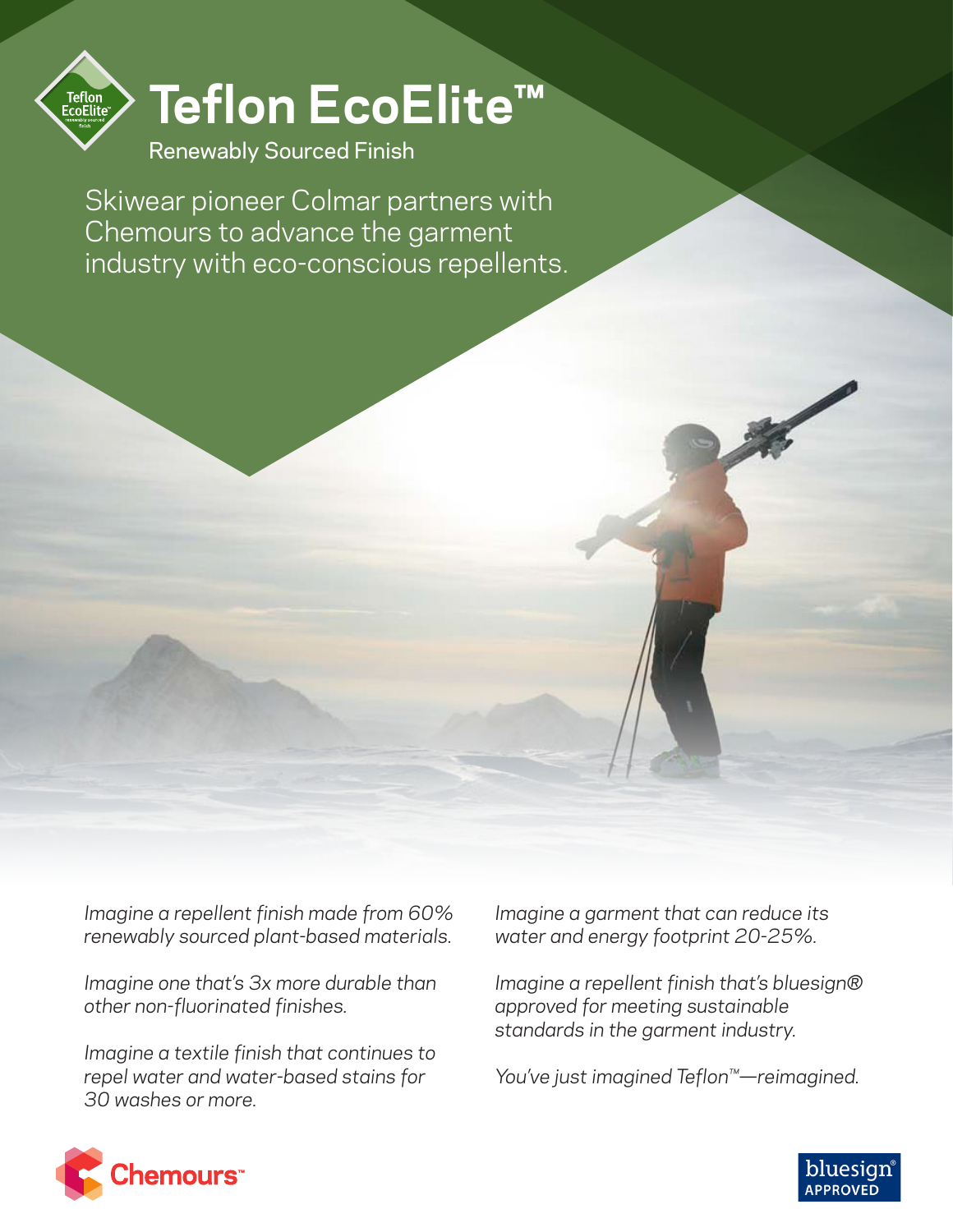Recently, so did Colmar, the storied Italian ski and sportswear company. And it helped them reimagine their apparel finish for their sophisticated, environmentally demanding customers.

In addition to their commitment to sports performance and style, Colmar is essentially a technology company—always innovating to give their devoted clientele an edge.

When its customers asked for sustainability, Colmar listened and pioneered a different approach. Consistent with their commitment to the environment for nearly a century, they looked to protect garments with an eco-conscious solution. In this case, a durable, water-resistant finish derived from nature and, eventually, returned to nature.

## **Teflon EcoElite™ is manufactured with 60% renewably sourced raw material.**

Enter Teflon EcoElite™ from Chemours—the first repellent finish based on renewable raw materials.

Colmar has been owned and operated by the Colombo family in Italy since 1923. We sat down with Managing Director, Giulio Colombo, and Marketing Manager, Stefano Colombo, to talk about how they embraced sustainable Teflon™ repellent finishes to meet the demands of their eco-conscious customer base. And the remarkable following it has attracted in the marketplace.

"The consumer is telling us that the future is sustainable," says Stefano Colombo. "We've been an early mover in sustainable fabrics because this is where the market is going and because it's the right thing to do."

For Chemours, the challenge was that the industry wanted new technology to deliver water-repellent finishes. A new platform beyond the traditional fluorinated solutions was required.

"We dug into our portfolio of renewably based raw materials," says Bob Buck, Technical Fellow for Chemours. "We crafted-it-up, as the molecular architects that we are, and landed on probably the most durable, highest-performing water repellent finishes around."

Colmar was one of the first Chemours customers to use Teflon EcoElite™—manufactured with 60% renewably sourced raw material and up to three times more durable than existing non-fluorinated, water-repellent finishes. It can also reduce energy and water use by 25% because fewer washes are needed. All of this means a dramatically smaller environmental footprint.

Teflon EcoElite™ works on a variety of fabrics and is compatible with commonly used finishing auxiliaries including wetting agents and extenders. And it allows for complete design flexibility so it's consistent with Colmar's reputation as a fashion-forward brand. Not only does it work with almost every fabric, it's also quite effective with customers.

"The products treated with Teflon EcoElite™ have been the most successful in our collection," says Stefano. "They are more popular because of the added value the natural finish gives us. And customers are getting the same, or even better, performance than the normal treatment," he said.

Stefano says the results have motivated the company to extend the technology to its other lines. Currently, the Italian apparel company uses Teflon EcoElite™ on 90% of its skiwear and nearly 70% of all garments.

And, in the industry overall, the brand is on fire. In the first half of 2017, over 12 million hangtags have been issued for Teflon EcoElite™.

Zelan™ R3 from Chemours is the new breakthrough technology behind Teflon EcoElite™. The finish effectively repels water and water-based liquids such as fruit juice, hot coffee, red wine and more.